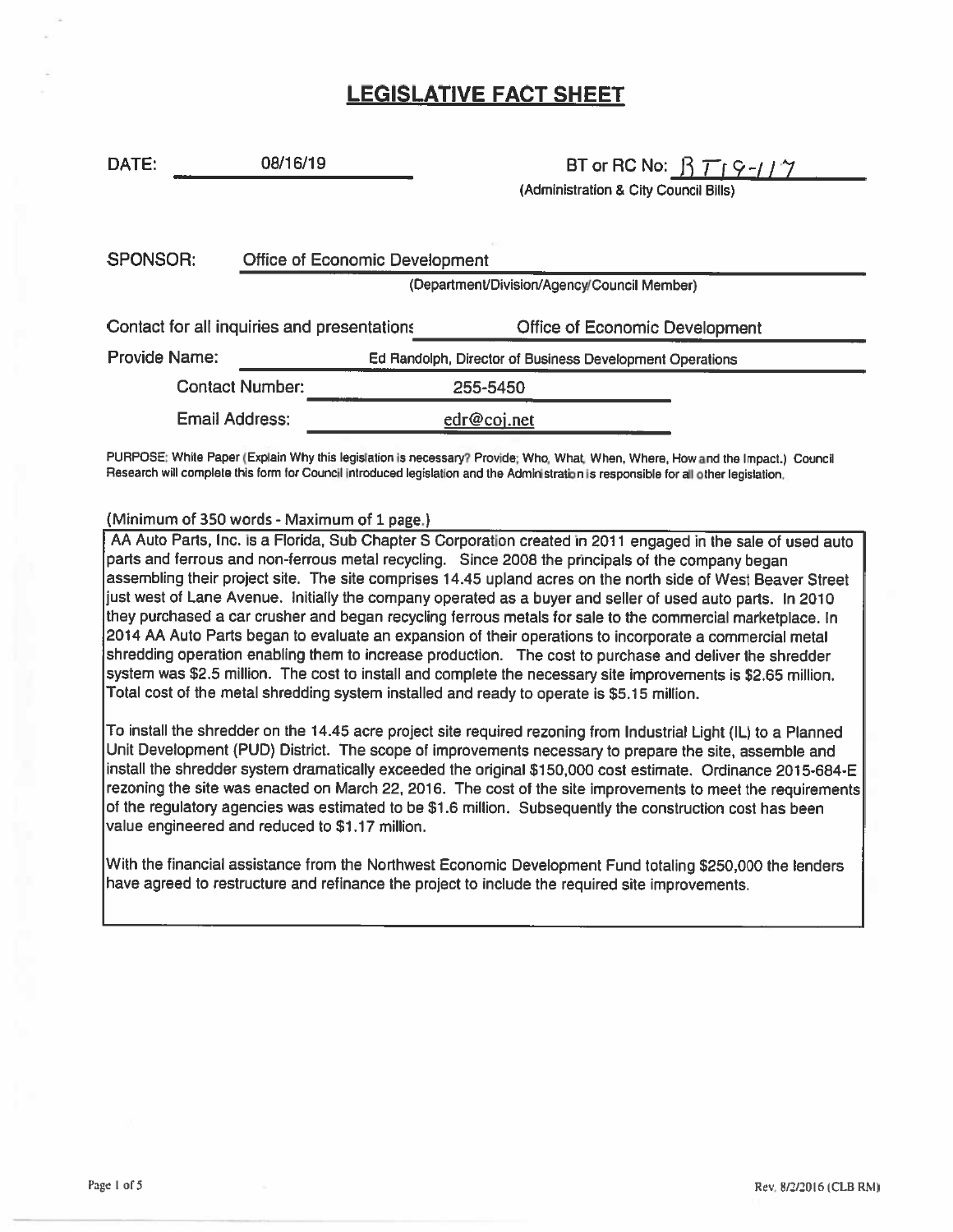APPROPRIATION: Total Amount Appropriated: \$250,000

as follows:

List the source **name** and provide Object and Subobject Numbers for each category listed below:

(Name of Fund as it will appear in title of legislation)\_\_\_\_\_\_\_\_\_\_\_\_\_\_\_\_\_\_\_

| Name of Federal Funding Source(s)                         | From:         |                                                                   | Amount: |           |
|-----------------------------------------------------------|---------------|-------------------------------------------------------------------|---------|-----------|
|                                                           | To:           |                                                                   | Amount: |           |
| Name of State Funding Source(s):                          | IFrom:        |                                                                   | Amount: |           |
|                                                           | To:           |                                                                   | Amount: |           |
|                                                           | IFrom:        | Northwest JEDC Fund - Interest Income                             | Amount: | \$250,000 |
| Name of City of Jacksonville<br><b>Funding Source(s):</b> | To:           | Northwest JEDC Fund - Subsidies & Contributions to<br>Private Org | Amount: | \$100,000 |
|                                                           | To:           | Northwest JEDC Fund - Loans                                       | Amount: | \$150,000 |
| Name of In-Kind Contribution(s):                          | <b>IFrom:</b> |                                                                   | Amount: |           |
|                                                           | To:           |                                                                   | Amount: |           |
| Name & Number of Bond                                     | From:         |                                                                   | Amount: |           |
| Account(s):                                               | lTo:          |                                                                   | Amount: |           |

### PLAIN LANGUAGE OF APPROPRIATION / FINANCIAL IMPACT / OTHER:

Explain: Where are the funds coming from, going to, how will the funds be used? Does the funding require <sup>a</sup> match? Is the funding for <sup>a</sup> specific time frame? Will there be an ongoing maintenance? ... and staffing obligation? Per Chapters 122 & 106 regarding funding of anticipated post-construction operation costs.

(Minimum of 350 words - Maximum of 1 page.)

To assist AA Auto Parts, Inc. the following assistance from the Northwest Jacksonville Economic Development Fund is recommended:

• Northwest Business Infrastructure Grant (BIG) in the amount of \$100,000 to offset <sup>a</sup> portion of the site improvement costs associated with the storm water construction, curb and guttering 1,550 linear feet and sidewalk improvements along W. Beaver Street. The construction cost for these infrastructure improvements is \$242,800.

• Northwest Small Business Development Initiative (SBDI) Loan totaling \$150,000 to finance <sup>a</sup> portion of the remaining cost of the site improvements costing \$931,453 to install the metal shredding system on the project site. The interest rate for the NW SBDI loan is 3% per annum the loan term and amortization is 20 years to comply with the Small Business Administration 504 Program Guidelines for subordinate financing. The SBA 504 loan term proposed is 25 years.

Overall the Northwest Fund Assistance proposed of \$250,000 represents 9.5% of the remaining \$2.6 million of remaining project cost. The NW BIG Grant proposed is \$20,000 per new full-time job created. The project has <sup>a</sup> positive ROI of 1.94:1 for the City of Jacksonville.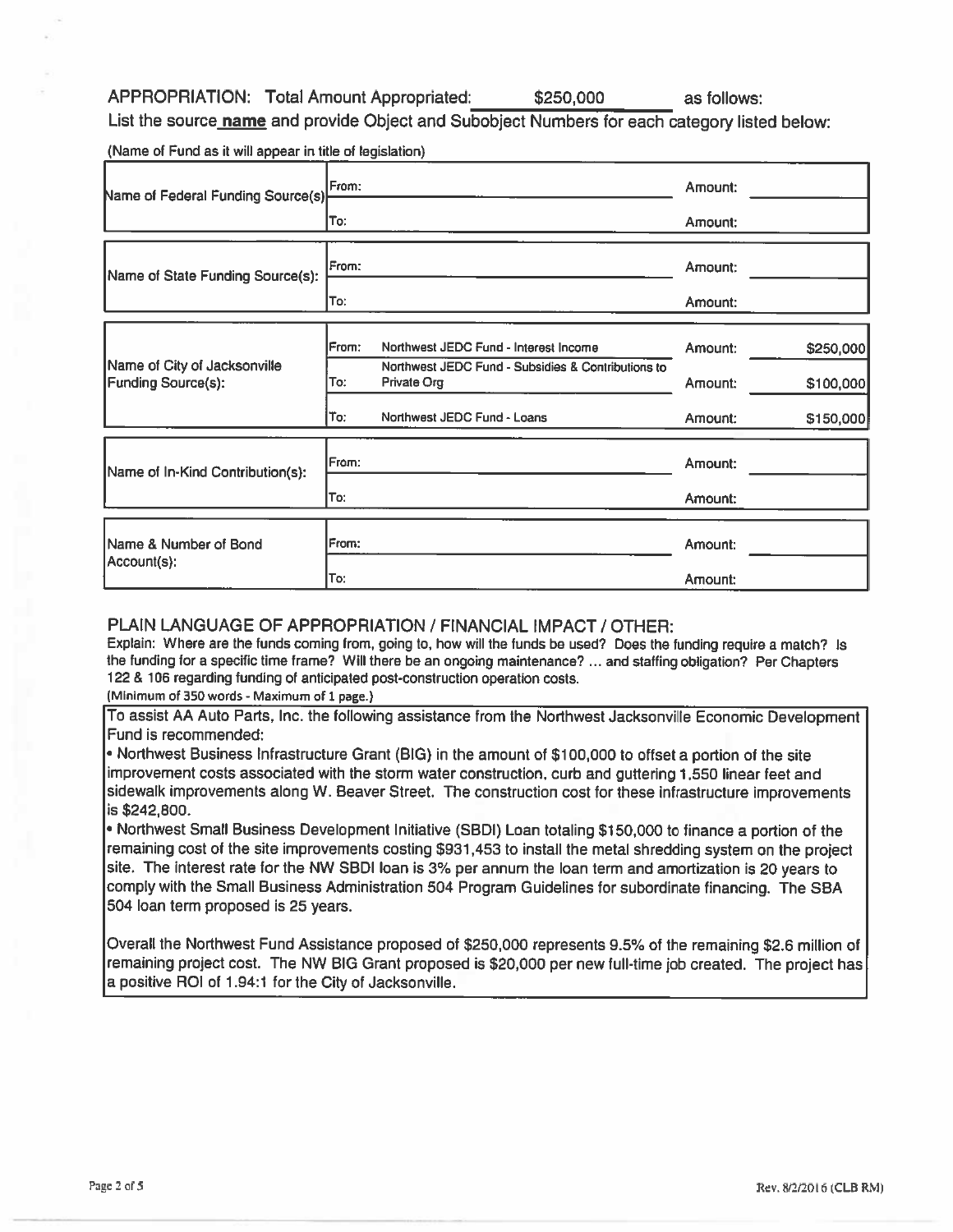ACTION ITEMS: Purpose / Check List. If "Yes" please provide detail by attaching justification, and code provisions for each.

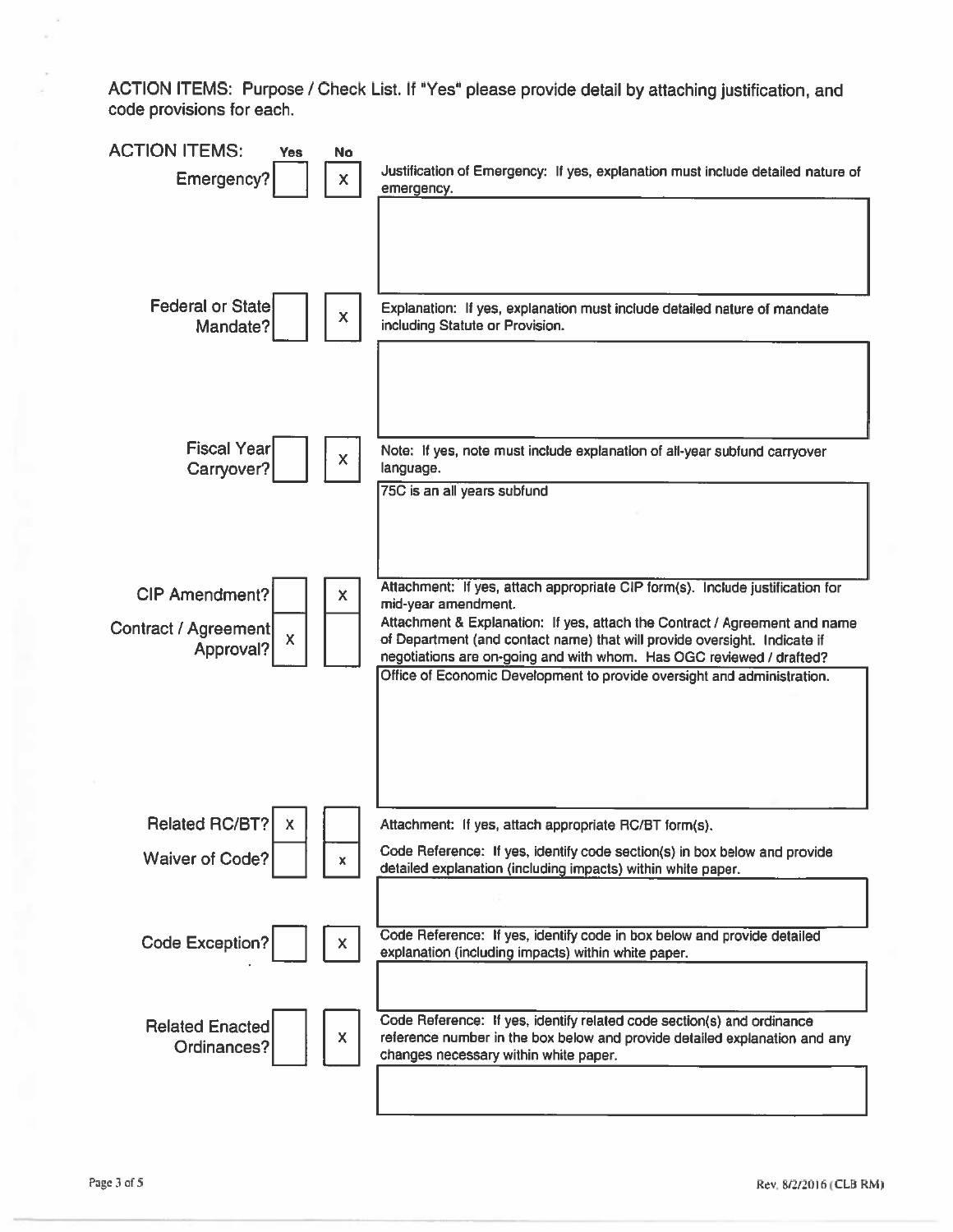ACTION ITEMS CONTINUED: Purpose / Check List. If "Yes" please provide detail by attaching justification, and code provisions for each.